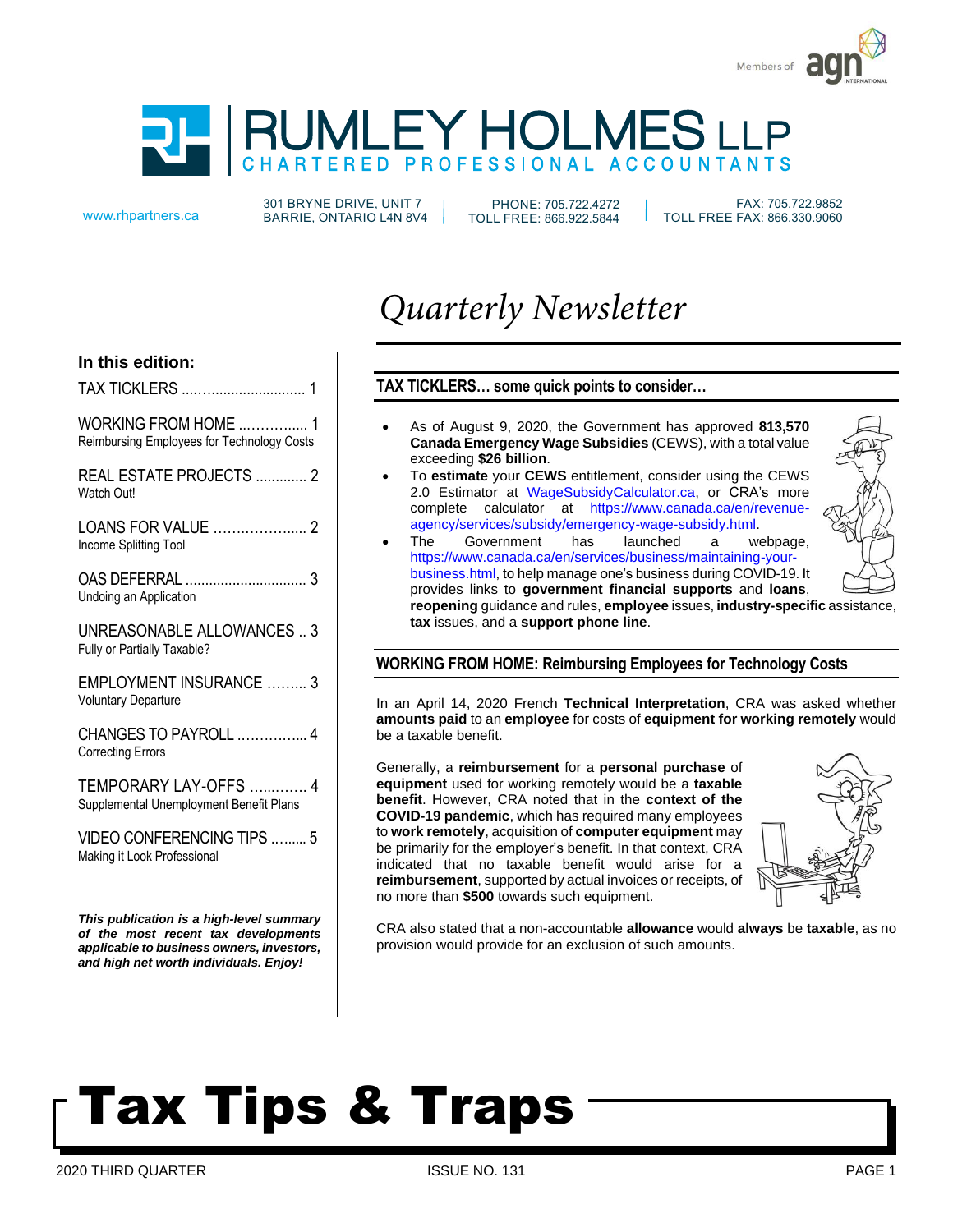CRA did not comment on the consequences if the equipment were used exclusively for employment and was owned by the employer, not the employee. CRA has indicated in the past that, where equipment is property of the employer, and any personal use is incidental, there would be no taxable benefit to the employee.

*ACTION ITEM: Consider providing a reimbursement to employees for the personal purchase of equipment for working remotely of up to \$500.*

### **REAL ESTATE PROJECTS: Watch Out!**

#### **General CRA activity**

Over the last few years, CRA has **focused on purchases and sales** within the **real estate** sector. They are reviewing transactions for several items, such as:

- **property flips** on account of income;
- ineligible **principal residence** claims;
- **commissions** on sales;
- **pre-sale condo assignments**; and
- eligibility for the **GST/HST new housing** and **rental rebates**.

One method for reviewing such transactions is by requiring taxpayers to respond to a **detailed questionnaire**. The questionnaire covers items such as:

• date and details of **purchase and sale** in sale agreements, documentation;



- statements of adjustments, and mortgage/financial
- details of any major **renovations**, building **permits**, construction **contracts**, and **municipal approvals**;
- **estimates** of **fair market values** at different key points (such as after the completion of a renovation);
- real estate **listing agreements**; and
- invoices, receipts, **bank statements**, **driver's licence**, and other **items** which **indicates** the **address** of the property.

The purchaser's intention for the use of the property is key in determining the appropriate tax treatment upon sale.

#### **U.S. real estate**

On June 25, 2020, CRA issued a solicitation for engaging one or more **third-party suppliers** to provide "**U.S. real estate** and real property **data** where a **Canadian resident** is the **owner** or party to the **purchase, sale or transfer**" back to, at a minimum, **January 1, 2014** with ongoing provision of **new data** on a **monthly** basis.

CRA may consider reviewing several issues in this context, including:

- **missed disclosure** of real estate **not exclusively** held for **personal use**;
- unreported **rental income**, whether not reported at all or not reported accurately;
- unreported **real estate sales**; and
- inappropriate claims for the **principal residence exemption** on such dispositions.

*ACTION ITEM: Even a fully exempt principalresidence sale was required to be reported for 2016 and later years. Where disposals of real estate in 2016 or subsequent years are not reported, CRA can reassess for an unlimited period. Ensure all disposals, in Canada and abroad, are reported on the tax return.*

#### **LOANS FOR VALUE: Income Splitting Tool**

Special **attribution rules** prevent the shifting of income between certain related people (including a spouse, parent, grandparent, sibling, uncle or aunt). Consider the situation where high-earning Spouse A gives investments to low-earning Spouse B so that investment income can be taxed at Spouse B's lower tax rate. The attribution rules prevent this by requiring the earnings to be **taxed in the hands of the transferor**, Spouse A. However, these rules **do not apply where** the lowincome person pays **fair market value** for the capital received. One way to pay for such investment capital is with properly structured loans, commonly referred to as **"loans for value"**.

The loan must satisfy several conditions to facilitate income splitting:

- the loan must **bear interest**;
- the interest must be at a rate no lower than the **CRA prescribed rate** at the **date** the loan is **advanced**; and



the interest for every year must be **paid no later than January 30** of the following year.

**Missing** a single **interest payment invalidates the loan** for the year in respect of which the interest accrued and **all subsequent years**. For example, interest for 2019 was required to be paid by January 30, 2020. If the interest was not paid, attribution would apply for 2019 and all subsequent years.

The **borrower** (commonly a trust for minor children or grandchildren) can then **invest** the borrowed funds and earn income. Because the borrowed funds are used to earn income, the borrower is entitled to **deduct the interest incurred** as a carrying charge. To the extent the return on their investments exceeds the interest, the **difference** will be **taxable to the lower-income borrower**.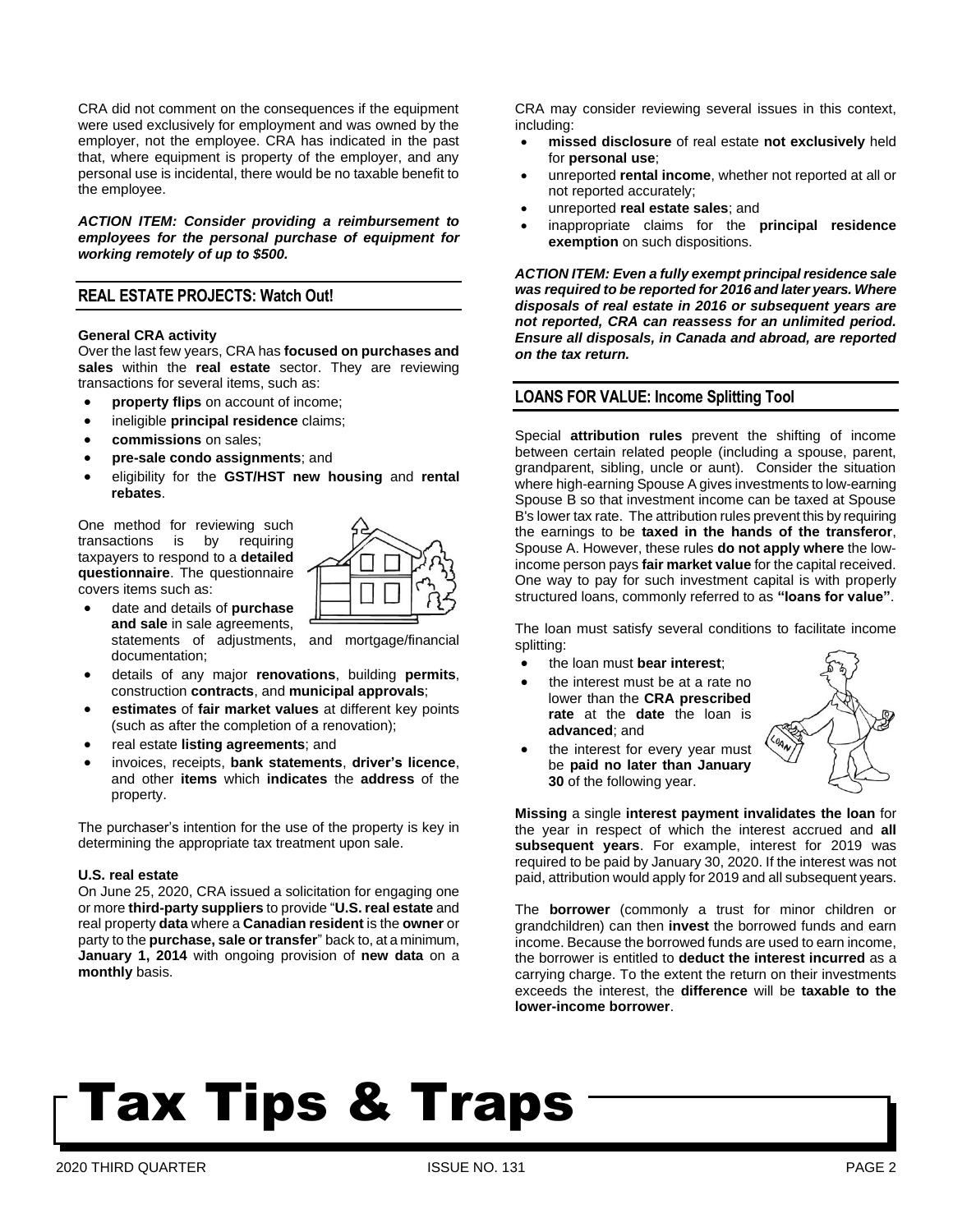This planning tool is of **particular interest now** as CRA's prescribed **interest rate declined to 1%** (from 2%), as of July 1, 2020.

CRA has confirmed that the interest rate can be **fixed** at the time the **loan is advanced**, **without further adjustment** when the prescribed rate changes. However, where a **preexisting loan** requires **higher interest** (such as the 2% rate in effect to June 30, 2020), the rate **cannot be adjusted downwards** as it is also locked in at initial advance. Where there is an existing loan at 2% (or higher), refinancing at the lower 1% rate would require that the borrower **repay the original loan**. A **new loan** could then be **advanced** at 1% interest. Where **appreciated assets** must be **transferred or sold** to repay the loan, **accrued gains** would need to be **reported**.

*ACTION ITEM: Consider setting up a loan for value if there is significant investment capital available, and a family member at a lower marginal tax rate.*

### **OAS DEFERRAL: Undoing an Application**

As of July 1, 2013, where receipt of Old Age Security (OAS) is delayed, the monthly pension is **increased by a factor of 0.6%** for **each month deferred**, to a maximum increase of 36% (60 months, commencing receipt at age 70).

In a March 25, 2020 **Federal Court** case, the Court **reviewed** Service Canada's decision to deny **relief** to an **individual** who **applied** to cancel his **OAS pension** slightly more than one year after it had commenced. The taxpayer wanted to benefit from recent changes which allowed **deferral of receipt** in exchange for **higher** future **payments**. His **entire OAS pension** for the previous year was **lost** due to high earnings.



Normally an individual has the ability to **cancel** a pension only **within six months** of the first payment. However, the Court looked to a special provision which allows the government to take **remedial action** for **denied benefits** resulting from **erroneous advice** or administrative error in the administration of the OAS Act.

#### **Taxpayer wins**

The Court found that the government was **not required to demonstrate** that **communications** advising the taxpayer of changes to the rules **had** been **appropriately delivered**. However, they were **required to demonstrate** that these communications **had been sent**, and the evidence they provided did not demonstrate their mailings went to the specific taxpayer. Therefore, the decision to deny relief was **not reasonable**. Further, although the taxpayer did **not lose**

**immediate benefits** as a result of the early application, there were **future benefits lost** due to the denied deferral.

*ACTION ITEM: Before applying for OAS, make sure to determine whether your income (and expected income) will erode the benefits. If so, consider deferring application to benefit from increased future OAS payments.*

### **UNREASONABLE ALLOWANCES: Fully or Partially Taxable?**

In a May 15, 2020 **Federal Court of Appeal** case, the Court reviewed whether **various allowances** paid to **employees** of the taxpayer were **subject to CPP and EI**. This **required determining whether** the allowances were **taxable**. The Tax Court of Canada had previously ruled that some of the allowances were **partially taxable**, while others were either fully taxable or fully nontaxable. At issue in this case was whether an allowance could be **partially taxable** or whether being **in excess of a "reasonable amount"** resulted in the allowance being **entirely taxable**.



#### **Taxpayer loses**

After reviewing the **exclusion of reasonable travel allowances from income** rules, the Court concluded that the **entire allowance** is **excluded** from income **if** it is **reasonable**, or fully **included** in income **if** it is **unreasonable**. It **cannot be partially taxable**. As the allowances in question exceeded a reasonable amount, they were **entirely taxable**.

*ACTION ITEM: It is extremely important to ensure that allowances paid are reasonable. If they are determined to be unreasonable, even if by the thinnest of margins, the full allowance could go from non-taxable to taxable. Consult with a specialist to ensure that they are comfortably reasonable.*

#### **EMPLOYMENT INSURANCE (EI): Voluntary Departure**

In a June 5, 2020 **Federal Court of Appeal** case, the Court



reviewed Service Canada's decision to **deny EI benefits** on the basis that the individual **left his employment voluntarily**. The individual argued that although it was his decision to leave, he had **just cause** (which would allow him to receive EI). To have just cause, the individual would be required to establish that he had **no reasonable alternative** but to leave his job.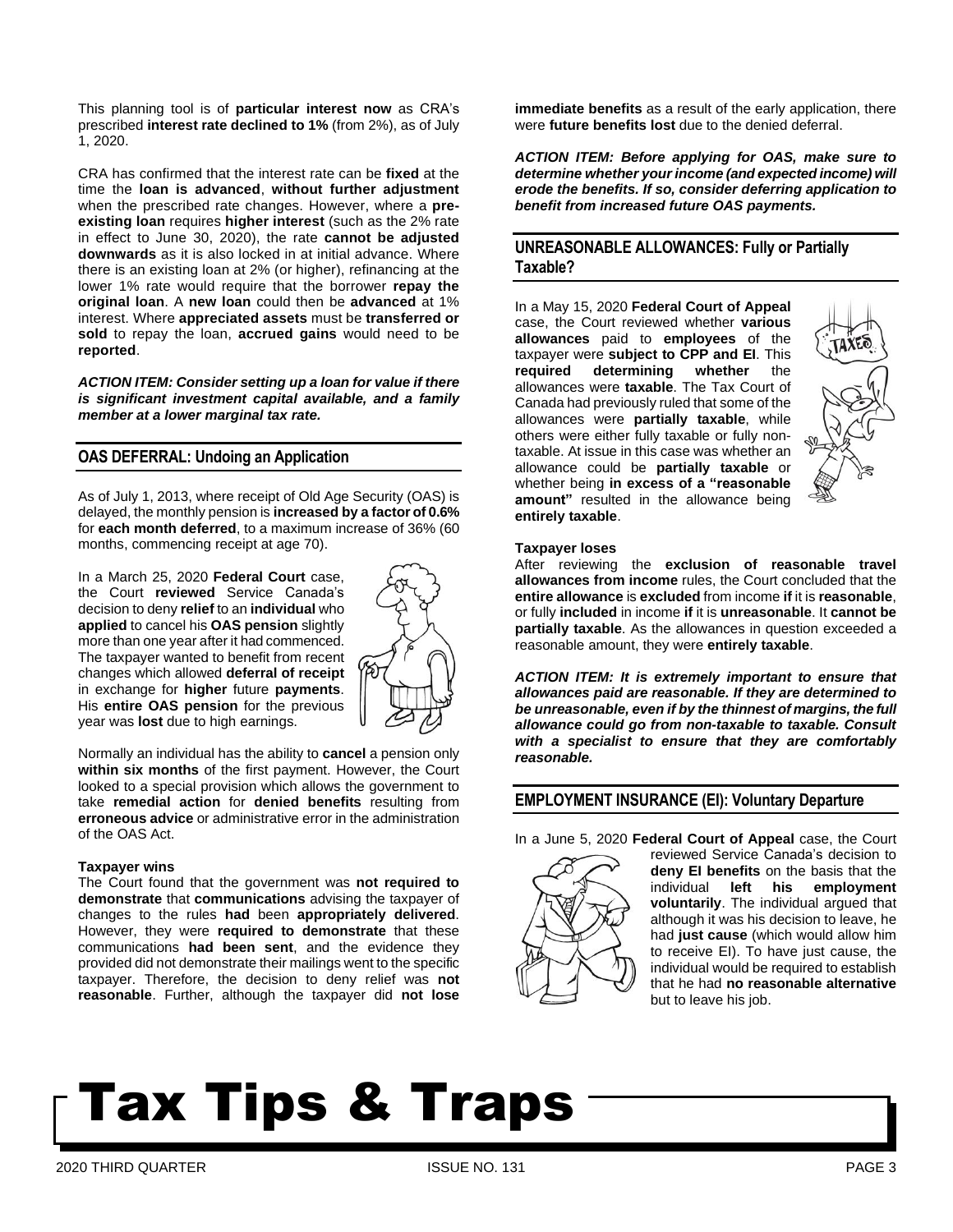#### **Taxpayer loses**

The Court found **no reviewable error** in earlier decisions, noting that the **individual could have**:

- **discussed his concerns** more thoroughly with his employer to **explore possible accommodations** (rather than asking on arrival at the worksite not to work the night shift);
- **requested medical leave**, consulted with a doctor, or obtained a doctor's note; or
- **continued to work** until he found other employment.

The Court also noted the individual's own statement that he **could have continued working** if his employer had not refused to **pay him an additional \$3/hour**.

#### **The Canada Emergency Response Benefit (CERB) angle**

Voluntary departure from a position (quitting) also prevents participation in the CERB. Although there is uncertainty as to whether a "voluntary departure" for CERB purposes has the same meaning as for EI, they will likely be fairly similar.

*ACTION ITEM: Eligibility for CERB is dependent upon whether it is the employer or employee's decision to leave, and why that decision was made. Prior to changing employment status of workers, consult with a human resources specialist or lawyer to understand the implications for both the business and the employees.*

### **CHANGES TO PAYROLL: Correcting Errors**



What if I make a **clerical, administrative, or system error** resulting in a salary overpayment? On April 6, 2020, CRA released the updated guide **RC4120 Employers' Guide – Filing the T4 slip and Summary** providing **detailed instructions** on these such issues.

The employer **may elect to have the employee repay** the **net amount** (gross amount less CPP, EI and income tax withheld) overpaid due to the error, provided they meet the following criteria:

- **no later than three years after** the end of the year in which the salary was overpaid
	- o the employer **made the election** in the prescribed manner (see below),
	- o the **employee repaid** or arranged to repay the net amount of the overpayment;
- the employer did **not issue a T4 slip** with the employee's **correct earnings** (that is, with the salary overpayment removed); and
- the employer's business is **actively operating**.

This election would reduce the cashflow burden the employee would otherwise bear.

#### **The election**

The **election** is made by either **excluding the salary overpayment** from an original T4 slip or **amending a T4 slip** to remove the overpayment and reducing the corresponding income tax deducted, along with CPP and EI withheld and remitted.

#### **Repayment after the T4 is issued**

If the employee repays or arranges to repay **after the original T4** is issued, the employer must amend the T4 slip appropriately, including any relevant CPP and EI adjustments.

After CRA receives and processes the amended T4, it will **credit** the income tax, CPP and EI remitted on the salary overpayment made in error (including the employer's share of CPP contributions and EI premiums) to the **employer's payroll program account**. The employer can then **reduce** the **next payroll remittance** by the credited amount.

Finally, CRA also provided **guidance and examples** for situations in which the employer **does not elect to have the net amount repaid**, and the gross amount is repaid instead.

*ACTION ITEM: Over the course of the COVID-19 pandemic, many adjustments have been made to payroll for businesses. If a T4 correction or wage adjustment is required, consult with the detailed guidance in publication RC4120, or reach out for assistance.*

### **TEMPORARY LAY-OFFS: Supplemental Unemployment Benefit (SUB) Plans**

The purpose of a SUB plan is to allow an employer to make **supplemental payments** to Employment Insurance **(EI) benefits**, **without eroding those EI benefits**. As payments under a registered SUB plan are not insurable earnings, EI **premiums are not deducted**.

In order to be eligible, SUB plans must be **registered with Service Canada** before their effective date. Plans must:



- **identify the group** of employees covered and the duration of the plan;
- **cover** a period of unemployment caused by one or a combination of the following:
	- o **temporary stoppage of work**,
	- o **training**,
	- o **illness**, **injury or quarantine**;